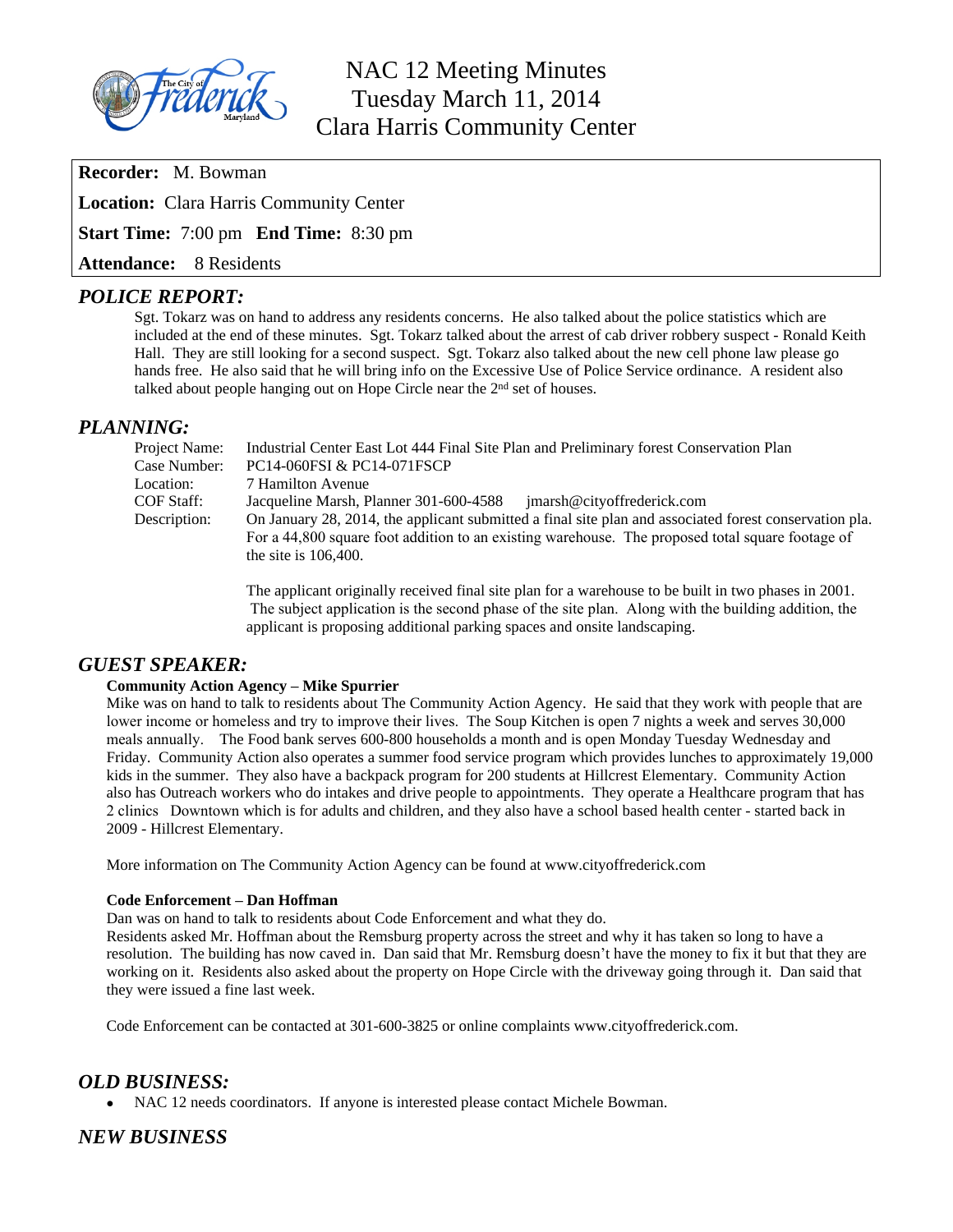## *SUGGESTIONS/COMENTS/QUESTIONS:*

#### *UPCOMING EVENTS:*

- April  $30<sup>th</sup>$  4:00 8:30 pm Public Health & Safety Expo and Open House (CLCAC) Hood College
- May  $15<sup>th</sup>$  5:00 8:00 pm Youth Resource Fair Orioles Nest (1037 W. Patrick Street)
- June 30th, July 1st & 2nd 9:00 12:30 pm Youth Police Academy see Michele Bowman for more info

#### *CONTACT INFORMATION:*

Frederick Police Department Sgt. Tom Tokarz 301-600-1240 ttokarz@frederickmdpolice.org Frederick Police Department Cpl. Rebecca Carrado 301-600-6236<br>Code Enforcement Dave Violette 301-600-3832

**NAC 12 MEETINGS – 7:00 pm Clara Harris Community center**

May 13<sup>th</sup> July 8th September 9<sup>th</sup> November 11<sup>th</sup>

Michele Bowman, Community Outreach / NAC 301-600-2091 [mbowman@frederickmdpolice.org](mailto:mbowman@frederickmdpolice.org)

dviolette@cityoffrederick.com

#### **FREDERICK POLICE DEPARTMENT**

**Emergency:** 911 **Non-Emergency:** 301-600-2100 **Anonymous Crime Tips** 301-600 TIPS (8477) – phone 240-674-TIPS (8477) - text [fpdcrimetip@frederickmdpolice.org](mailto:fpdcrimetip@frederickmdpolice.org) **Drug Tip Line** 301-600-2246 fpddrugtip@frederickmdpolice.org

| <b>CALL TYPE</b>                         |              | Jan                          | Feb               | Mar              | Apr             | <b>May</b>       | June             | <b>July</b>     | Aug             | <b>Sept</b>             | Oct                     | <b>Nov</b>       | <b>Dec</b>       |
|------------------------------------------|--------------|------------------------------|-------------------|------------------|-----------------|------------------|------------------|-----------------|-----------------|-------------------------|-------------------------|------------------|------------------|
| <b>Calls For Service</b>                 | 2011         | 378                          | 342               | 471              | 501             | 333              | 363              | 395             | 382             | 514                     | 401                     | 396              | 303              |
|                                          | 2012         | 337                          | 363               | 477              | 440             | 479              | 402              | 445             | 523             | 414                     | 380                     | 412              | 328              |
|                                          | 2013         | 400                          | 345               | 429              | 442             | 471              | 408              | 491             | 494             | 498                     | 425                     | 486              | 425              |
|                                          | 2014         | 528                          | 449               |                  |                 |                  |                  |                 |                 |                         |                         |                  |                  |
| Patrol Checks (proactive)                | 2011         | 90                           | 79                | 147              | 160             | 98               | 96               | 49              | $\overline{57}$ | 66                      | 69                      | $\overline{59}$  | 10               |
|                                          | 2012         | 81                           | 40                | 72               | 99              | 125              | 71               | 63              | 108             | 58                      | 53                      | 86               | 35               |
|                                          | 2013         | 79                           | 67                | 124              | 101             | 129              | 89               | 87              | 108             | 86                      | 86                      | 131              | 71               |
|                                          | 2014         | 122                          | 98                |                  |                 |                  |                  |                 |                 |                         |                         |                  |                  |
| Traffic Stops (proactive)                | 2011         | 96                           | 59                | $\overline{68}$  | $\overline{60}$ | $\overline{37}$  | $\overline{17}$  | 63              | $\overline{56}$ | 90                      | 94                      | $\overline{78}$  | 64               |
|                                          | 2012         | 61                           | 100               | 94               | 73              | 68               | 53               | 49              | 82              | 40                      | 52                      | 69               | 88               |
|                                          | 2013         | 85                           | 88                | 70               | 63              | 42               | 45               | 65              | 64              | 56                      | 58                      | 67               | 82               |
|                                          | 2014         | 107                          | 83                |                  |                 |                  |                  |                 |                 |                         |                         |                  |                  |
| <b>Calls For Service Minus Proactive</b> | 2011<br>2012 | 192<br>195                   | 204<br>223        | 256<br>311       | 281<br>268      | 198<br>286       | 250<br>278       | 283<br>333      | 269<br>333      | 358<br>316              | 238<br>275              | 259<br>257       | 199<br>205       |
| (above)                                  | 2013         | 236                          | 190               | 235              | 278             | 300              | 274              | 339             | 322             | 356                     | 281                     | 288              | 272              |
|                                          | 2014         | 299                          | 268               |                  |                 |                  |                  |                 |                 |                         |                         |                  |                  |
| Alarms                                   | 2011         | $\mathbf{1}$                 | $\overline{3}$    | $\overline{9}$   | $\overline{2}$  | $\overline{3}$   | $\overline{0}$   | $\overline{3}$  | $\overline{2}$  | $\overline{2}$          | $\mathbf{1}$            | $\overline{2}$   | 1                |
|                                          | 2012         | 13                           | 31                | 14               | 26              | 29               | 20               | 33              | 13              | 19                      | 38                      | 38               | 31               |
|                                          | 2013         | 21                           | 18                | 20               | 18              | 26               | 33               | 22              | 23              | 24                      | 20                      | 16               | 22               |
|                                          | 2014         | 25                           | 33                |                  |                 |                  |                  |                 |                 |                         |                         |                  |                  |
| <b>Average Calls Per Day</b>             | 2011         | 6                            | $\overline{\tau}$ | 8                | 9               | $\overline{7}$   | 8                | $\overline{9}$  | $\overline{9}$  | $\overline{12}$         | 8                       | 9                | $\overline{7}$   |
|                                          | 2012         | 6                            | 6                 | 10               | 8               | 9                | $\boldsymbol{9}$ | 10              | 11              | 10                      | 8                       | $\overline{7}$   | 6                |
|                                          | 2013         | $\overline{7}$               | 6                 | $\overline{7}$   | $\overline{9}$  | $\overline{9}$   | 8                | 11              | 10              | 11                      | 9                       | $\overline{9}$   | 8                |
|                                          | 2014         | $\boldsymbol{9}$             | 8                 |                  |                 |                  |                  |                 |                 |                         |                         |                  |                  |
| 911                                      | 2011         | 22                           | 28                | 30               | 31              | 26               | $\overline{37}$  | $\overline{30}$ | 41              | 40                      | 34                      | 40               | 23               |
|                                          | 2012         | 18<br>29                     | 22                | 35               | 30              | 28               | 35               | 17              | 45<br>43        | 31<br>50                | 27                      | 24               | 23               |
|                                          | 2013<br>2014 | 24                           | 21<br>23          | 33               | 36              | 33               | 34               | 37              |                 |                         | 20                      | 30               | 32               |
|                                          | 2011         | $\mathbf{1}$                 | $\overline{2}$    | $\overline{0}$   | $\overline{3}$  | $\overline{0}$   | $\mathbf{1}$     | $\mathbf{1}$    | $\overline{0}$  | $\overline{\mathbf{3}}$ | $\overline{\mathbf{3}}$ | $\mathbf{1}$     | 1                |
| Accident, Personal Injury                | 2012         | 1                            | 1                 | $\mathbf{1}$     | $\overline{c}$  | $\sqrt{2}$       | $\sqrt{2}$       | $\mathbf{1}$    | $\overline{c}$  | $\boldsymbol{0}$        | $\boldsymbol{0}$        | 6                | $\mathbf{1}$     |
|                                          | 2013         | $\overline{4}$               | 1                 | $\mathbf{1}$     | $\Omega$        | $\overline{4}$   | $\overline{0}$   | $\Omega$        | $\mathbf{1}$    | $\mathbf{1}$            | $\overline{c}$          | $\mathbf{1}$     | $\Omega$         |
|                                          | 2014         | 1                            | 1                 |                  |                 |                  |                  |                 |                 |                         |                         |                  |                  |
| Accident, Property Damage                | 2011         | $\overline{4}$               | 6                 | 6                | $\overline{4}$  | 10               | 6                | 5               | 6               | $\overline{4}$          | 5                       | $\sqrt{2}$       | $\,8\,$          |
|                                          | 2012         | $7\phantom{.0}$              | 6                 | 5                | $\overline{4}$  | 5                | $\,8\,$          | $\overline{7}$  | 8               | 5                       | 6                       | 6                | 5                |
|                                          | 2013         | $\overline{7}$               | $\boldsymbol{7}$  | 8                | 6               | 5                | $\mathbf{1}$     | 11              | 10              | 9                       | $\tau$                  | 6                | 8                |
|                                          | 2014         | 9                            | $\overline{4}$    |                  |                 |                  |                  |                 |                 |                         |                         |                  |                  |
| Accident, Vehicle                        | 2011         | $\overline{9}$               | $\overline{9}$    | 11               | $\overline{7}$  | 13               | $\overline{11}$  | 10              | $\overline{10}$ | 10                      | $\overline{15}$         | $\overline{4}$   | 14               |
|                                          | 2012         | 18                           | 15                | 13               | 13              | 14               | 16               | 20              | 27              | 14                      | 12                      | 17               | 10               |
|                                          | 2013         | 17                           | 19                | 17               | 13              | 16               | 20               | 16              | 22              | 25                      | 11                      | 16               | 13               |
|                                          | 2014         | 24                           | 10                |                  |                 |                  |                  |                 |                 |                         |                         |                  |                  |
| <b>Alcohol Complaint</b>                 | 2011         | $\overline{0}$               | $\overline{0}$    | $\mathbf{1}$     | $\mathbf{0}$    | $\mathbf{0}$     | 1                | $\overline{0}$  | $\overline{0}$  | $\mathbf{0}$            | $\boldsymbol{0}$        | $\mathbf{0}$     | $\mathbf{0}$     |
|                                          | 2012         | $\mathbf{0}$                 | $\mathbf{0}$      | $\boldsymbol{0}$ | $\overline{0}$  | $\boldsymbol{0}$ | $\mathbf{0}$     | 1               | $\overline{0}$  | $\boldsymbol{0}$        | $\boldsymbol{0}$        | $\,1$            | $\boldsymbol{0}$ |
|                                          | 2013         | $\Omega$                     | $\theta$          | $\theta$         | $\Omega$        | $\mathbf{0}$     | $\Omega$         | $\Omega$        | $\Omega$        | $\overline{2}$          | $\mathbf{0}$            | $\mathbf{0}$     | $\mathbf{1}$     |
|                                          | 2014         | $\mathbf{0}$                 | $\mathbf{1}$      |                  |                 |                  |                  |                 |                 |                         |                         |                  |                  |
| Assault                                  | 2011         | $\mathbf{1}$                 | $\mathbf{0}$      | $\mathbf{1}$     | $\overline{c}$  | $\mathbf{0}$     | $\mathbf{2}$     | $\overline{4}$  | $\overline{0}$  | $\mathbf{2}$            | $\overline{c}$          | $\mathbf{1}$     | 3                |
|                                          | 2012         | 1                            | $\mathbf{0}$      | $\mathbf{2}$     | $\overline{4}$  | $\sqrt{2}$       | $\sqrt{2}$       | 3               | $\mathbf{1}$    | $\sqrt{2}$              | $\boldsymbol{0}$        | $\mathbf{1}$     | $\mathbf{0}$     |
|                                          | 2013<br>2014 | $\sqrt{2}$<br>$\overline{2}$ | $\mathbf{0}$<br>3 | $\mathbf{1}$     | $\mathbf{1}$    | $\mathfrak{Z}$   | $\mathbf{1}$     | 5               | $\overline{c}$  | $\mathbf{0}$            | $\overline{c}$          | $\boldsymbol{0}$ | $\overline{0}$   |
| Attempt to Locate                        | 2011         | $\overline{0}$               | $\Omega$          | $\mathbf{1}$     | $\overline{0}$  | $\overline{0}$   | $\overline{0}$   | $\overline{0}$  | $\overline{0}$  | $\overline{0}$          | $\overline{0}$          | $\overline{0}$   | $\mathbf{0}$     |
|                                          |              |                              |                   |                  |                 |                  |                  |                 |                 |                         |                         |                  |                  |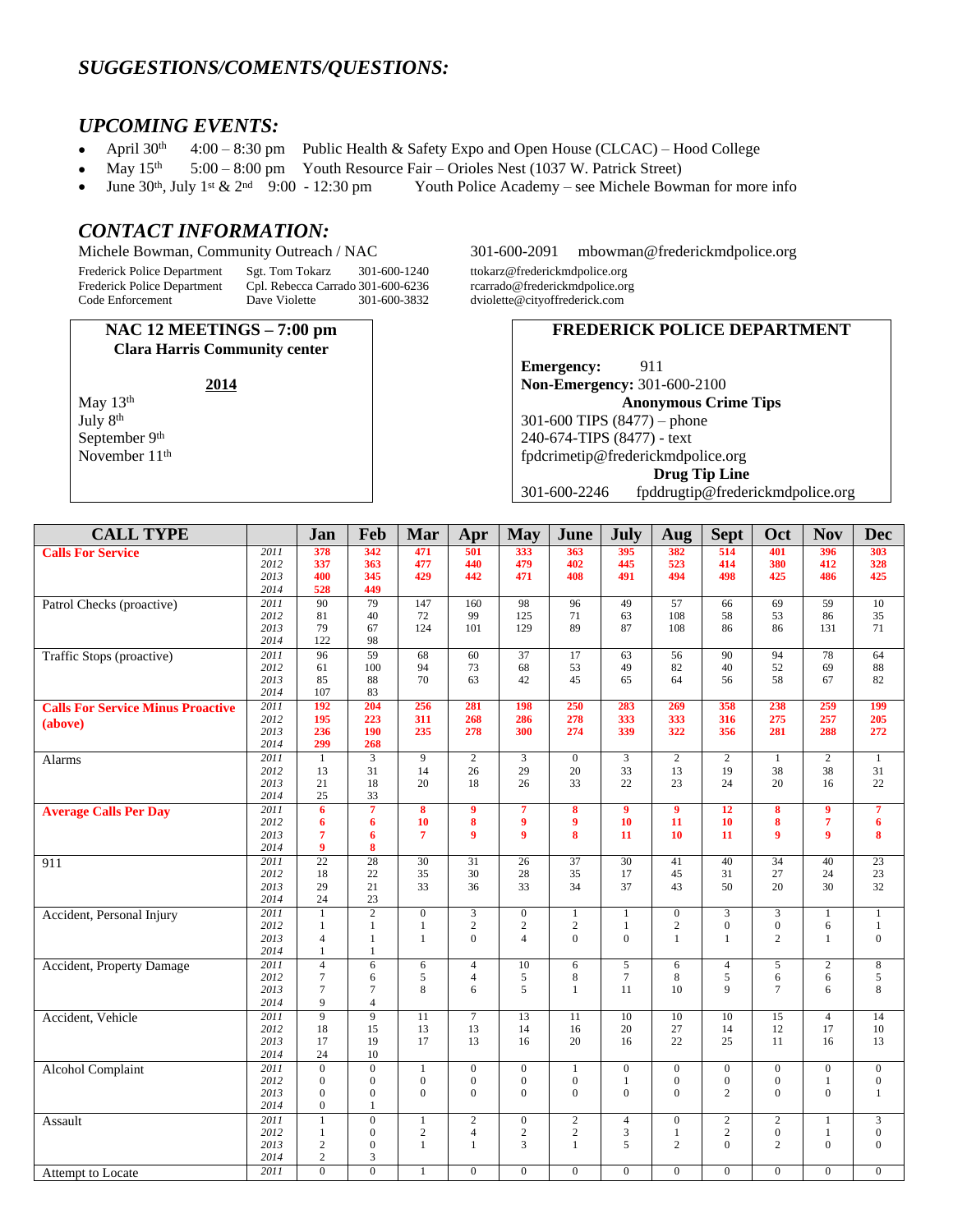|                                      | 2012         | $\boldsymbol{0}$                     | $\mathbf{1}$                         | $\mathbf{0}$                         | $\boldsymbol{0}$                     | $\boldsymbol{0}$                     | $\mathbf{1}$                         | $\mathbf{0}$                         | $\mathbf{1}$                         | $\boldsymbol{0}$                      | $\boldsymbol{0}$                     | $\boldsymbol{0}$                     | $\mathbf{1}$                         |
|--------------------------------------|--------------|--------------------------------------|--------------------------------------|--------------------------------------|--------------------------------------|--------------------------------------|--------------------------------------|--------------------------------------|--------------------------------------|---------------------------------------|--------------------------------------|--------------------------------------|--------------------------------------|
|                                      | 2013<br>2014 | $\overline{0}$<br>$\overline{c}$     | $\overline{0}$<br>$\boldsymbol{0}$   | $\boldsymbol{0}$                     | 1                                    | $\mathbf{1}$                         | $\overline{0}$                       | $\mathbf{0}$                         | $\overline{0}$                       | $\mathbf{1}$                          | 1                                    | $\mathbf{0}$                         | $\boldsymbol{0}$                     |
| <b>Burglary</b> , Commercial         | 2011         | $\boldsymbol{0}$                     | $\overline{0}$                       | $\mathbf{1}$                         |                                      | $\overline{2}$                       | $\overline{0}$                       | $\boldsymbol{0}$                     | $\boldsymbol{0}$                     | 1                                     |                                      | $\overline{0}$                       | $\mathbf{1}$                         |
|                                      | 2012         | 1                                    | $\boldsymbol{0}$                     | $\boldsymbol{0}$                     | $\boldsymbol{0}$<br>$\overline{0}$   | $\boldsymbol{0}$<br>$\overline{0}$   | $\boldsymbol{0}$<br>$\mathbf{0}$     | 3<br>$\mathbf{0}$                    | $\boldsymbol{0}$                     | $\boldsymbol{0}$                      | 1<br>$\overline{0}$                  | -1<br>$\mathbf{0}$                   | $\mathbf{1}$                         |
|                                      | 2013<br>2014 | $\overline{c}$<br>1                  | $\boldsymbol{0}$<br>$\mathbf{2}$     | $\mathbf{1}$                         |                                      |                                      |                                      |                                      | $\mathbf{1}$                         | $\overline{2}$                        |                                      |                                      | $\boldsymbol{0}$                     |
| <b>Burglary</b> , In Progress        | 2011         | $\overline{0}$                       | $\boldsymbol{0}$                     | $\mathbf{0}$                         | $\boldsymbol{0}$                     | $\overline{0}$                       | $\mathbf{0}$                         | $\boldsymbol{0}$                     | $\boldsymbol{0}$                     | $\mathbf{0}$                          | $\mathbf{0}$                         | $\mathbf{0}$                         | $\boldsymbol{0}$                     |
|                                      | 2012<br>2013 | $\mathbf{0}$<br>$\overline{0}$       | $\boldsymbol{0}$<br>$\boldsymbol{0}$ | $\mathbf{0}$<br>$\mathbf{0}$         | $\boldsymbol{0}$<br>$\overline{0}$   | $\mathbf{0}$<br>$\mathbf{0}$         | $\boldsymbol{0}$<br>$\mathbf{0}$     | $\mathbf{0}$<br>$\overline{0}$       | $\boldsymbol{0}$<br>$\mathbf{0}$     | $\mathbf{1}$<br>$\mathbf{1}$          | $\mathbf{0}$<br>$\mathbf{0}$         | $\boldsymbol{0}$<br>$\mathbf{1}$     | $\boldsymbol{0}$<br>$\boldsymbol{0}$ |
|                                      | 2014         | $\boldsymbol{0}$                     | $\boldsymbol{0}$                     |                                      |                                      |                                      |                                      |                                      |                                      |                                       |                                      |                                      |                                      |
| <b>Burglary</b> , Residential        | 2011         | 1                                    | $\overline{2}$                       | $\mathbf{0}$                         | $\boldsymbol{2}$                     | $\overline{0}$                       | $\mathbf{1}$                         | $\mathbf{0}$                         | $\mathbf{1}$                         | 1                                     | 3                                    | $\mathbf{1}$                         | $\mathbf{1}$                         |
|                                      | 2012<br>2013 | $\mathbf{0}$<br>$\overline{0}$       | $\boldsymbol{0}$<br>$\mathbf{0}$     | $\boldsymbol{0}$<br>$\mathbf{0}$     | $\mathbf{0}$<br>4                    | $\mathbf{1}$<br>$\mathbf{1}$         | $\overline{2}$<br>$\boldsymbol{0}$   | $\boldsymbol{0}$<br>$\Omega$         | $\boldsymbol{0}$<br>$\mathbf{0}$     | $\mathbf{0}$<br>$\overline{0}$        | $\mathbf{0}$<br>$\overline{0}$       | $\mathbf{0}$<br>$\mathbf{0}$         | $1\,$<br>$\boldsymbol{0}$            |
|                                      | 2014         | $\boldsymbol{0}$                     | $\boldsymbol{0}$                     |                                      |                                      |                                      |                                      |                                      |                                      |                                       |                                      |                                      |                                      |
| Destruction of Property              | 2011         | 6                                    | $\boldsymbol{0}$                     | 6                                    | $\overline{4}$                       | $\overline{4}$                       | $\overline{4}$                       | 3                                    | $\overline{4}$                       | $\mathfrak{Z}$                        | $\overline{4}$                       | $\sqrt{2}$                           | $\mathbf{1}$                         |
|                                      | 2012<br>2013 | $\boldsymbol{0}$<br>1                | $\boldsymbol{0}$<br>1                | $\sqrt{2}$<br>4                      | $\sqrt{2}$<br>$\mathbf{0}$           | 5<br>$\boldsymbol{0}$                | $\mathbf{1}$<br>3                    | $\mathbf{2}$<br>10                   | $\overline{4}$<br>6                  | $\mathbf{1}$<br>$\mathbf{0}$          | 3<br>2                               | $\sqrt{2}$<br>$\mathbf{1}$           | $\sqrt{2}$<br>$\mathbf{2}$           |
|                                      | 2014         | 3                                    | $\boldsymbol{0}$                     |                                      |                                      |                                      |                                      |                                      |                                      |                                       |                                      |                                      |                                      |
| Discharging Firearm                  | 2011         | $\boldsymbol{0}$                     | $\boldsymbol{0}$                     | $\boldsymbol{0}$                     | 1                                    | $\mathbf{1}$                         | $\boldsymbol{0}$                     | $\boldsymbol{0}$                     | $\mathbf{1}$                         | $\mathbf{1}$                          | $\mathbf{0}$                         | $\mathbf{0}$                         | $\,1$                                |
|                                      | 2012<br>2013 | $\mathbf{0}$<br>$\overline{0}$       | $\boldsymbol{0}$<br>$\boldsymbol{0}$ | $\boldsymbol{0}$<br>2                | $\boldsymbol{0}$<br>1                | $\boldsymbol{0}$<br>$\boldsymbol{0}$ | $\boldsymbol{0}$<br>$\boldsymbol{0}$ | $\mathbf{1}$<br>$\mathbf{1}$         | $\boldsymbol{0}$<br>$\mathbf{2}$     | $\mathbf{1}$<br>$\boldsymbol{0}$      | $\mathbf{0}$<br>$\mathbf{0}$         | $\sqrt{2}$<br>$\mathbf{0}$           | $\boldsymbol{0}$<br>$\mathbf{1}$     |
|                                      | 2014         |                                      | $\boldsymbol{0}$                     |                                      |                                      |                                      |                                      |                                      |                                      |                                       |                                      |                                      |                                      |
| Disorderly Conduct/Disturbance/      | 2011<br>2012 | $\mathbf{0}$                         | $\mathbf{1}$<br>$\boldsymbol{0}$     | $\boldsymbol{0}$                     | $\overline{0}$                       | $\overline{0}$<br>$\sqrt{2}$         | $\sqrt{2}$<br>$\boldsymbol{0}$       | 3                                    | $\overline{2}$                       | $\overline{\mathbf{3}}$<br>$\sqrt{2}$ | $\mathbf{0}$                         | $\overline{3}$<br>$\boldsymbol{0}$   | $\sqrt{2}$<br>$\boldsymbol{0}$       |
| Fights                               | 2013         | $\boldsymbol{0}$<br>$\mathbf{1}$     | $\boldsymbol{0}$                     | $\mathfrak{Z}$<br>$\mathbf{0}$       | $\boldsymbol{0}$<br>1                | $\mathbf{1}$                         | $\overline{4}$                       | $\boldsymbol{0}$<br>2                | $\mathbf{1}$<br>$\overline{4}$       | $\mathbf{1}$                          | $\mathbf{2}$<br>$\mathbf{1}$         | $\mathbf{1}$                         | $\mathbf{1}$                         |
|                                      | 2014         | $\boldsymbol{0}$                     | $\boldsymbol{0}$                     |                                      |                                      |                                      |                                      |                                      |                                      |                                       |                                      |                                      |                                      |
| Domestic Assault/Dispute             | 2011<br>2012 | $\mathbf{0}$<br>1                    | $\mathbf{1}$<br>$\overline{2}$       | $\mathbf{1}$<br>$\boldsymbol{0}$     | 1<br>$\boldsymbol{0}$                | $\overline{0}$<br>$\boldsymbol{0}$   | $\mathbf{1}$<br>$\boldsymbol{0}$     | $\sqrt{2}$<br>$\sqrt{2}$             | $\boldsymbol{0}$<br>$\mathbf{1}$     | $\mathbf{1}$<br>$\boldsymbol{0}$      | $\mathbf{0}$<br>$\mathbf{0}$         | $\mathbf{0}$<br>$\mathbf{1}$         | $\boldsymbol{0}$<br>$\boldsymbol{0}$ |
|                                      | 2013         | 1                                    | $\boldsymbol{0}$                     | $\mathbf{0}$                         | 1                                    | $\mathbf{1}$                         | $\boldsymbol{0}$                     | 2                                    | $\mathbf{0}$                         | $\mathbf{1}$                          | $\overline{0}$                       | $\mathbf{0}$                         | $\boldsymbol{0}$                     |
|                                      | 2014         | 1                                    | $\boldsymbol{0}$                     |                                      |                                      |                                      |                                      |                                      |                                      |                                       |                                      |                                      |                                      |
| Drug Complaint                       | 2011<br>2012 | $\overline{0}$<br>$\mathbf{0}$       | $\overline{0}$<br>$\boldsymbol{0}$   | $\overline{1}$<br>$\mathbf{1}$       | $\boldsymbol{0}$<br>1                | $\overline{0}$<br>$\mathbf{0}$       | $\overline{0}$<br>$\boldsymbol{0}$   | $\mathbf{0}$<br>$\boldsymbol{0}$     | $\overline{0}$<br>$\mathbf{0}$       | $\mathbf{1}$<br>$\boldsymbol{0}$      | $\mathbf{0}$<br>1                    | $\overline{0}$<br>$\mathbf{1}$       | $\overline{0}$<br>$\boldsymbol{0}$   |
|                                      | 2013         | 1                                    | $\mathbf{0}$                         | $\boldsymbol{0}$                     | 1                                    | $\boldsymbol{0}$                     | $\overline{c}$                       | $\overline{0}$                       | $\mathbf{0}$                         | $\boldsymbol{0}$                      | $\mathbf{0}$                         | $\mathbf{0}$                         | $\mathbf{1}$                         |
|                                      | 2014         | $\boldsymbol{0}$                     | $\boldsymbol{0}$                     |                                      |                                      |                                      |                                      |                                      |                                      |                                       |                                      |                                      |                                      |
| Fraud                                | 2011<br>2012 | $\overline{0}$<br>$\mathbf{0}$       | $\overline{0}$<br>$\mathbf{1}$       | $\overline{0}$<br>$\boldsymbol{0}$   | $\boldsymbol{0}$<br>$\boldsymbol{2}$ | $\overline{0}$<br>$\boldsymbol{0}$   | $\mathbf{1}$<br>$\boldsymbol{0}$     | $\overline{0}$<br>$\boldsymbol{0}$   | $\overline{3}$<br>$\mathbf{1}$       | $\sqrt{2}$<br>$\mathbf{1}$            | $\mathbf{0}$<br>$\mathbf{0}$         | $\overline{0}$<br>$\mathbf{1}$       | $\overline{2}$<br>$\boldsymbol{0}$   |
|                                      | 2013         | $\overline{4}$                       | $\boldsymbol{0}$                     | $\mathbf{1}$                         | $\overline{0}$                       | $\overline{0}$                       | $\overline{c}$                       | 1                                    | $\mathbf{0}$                         | $\overline{0}$                        | $\mathbf{0}$                         | 2                                    | $\boldsymbol{0}$                     |
|                                      | 2014         | $\boldsymbol{0}$<br>$\overline{0}$   | 1                                    |                                      |                                      |                                      |                                      |                                      |                                      |                                       |                                      |                                      |                                      |
| Graffiti                             | 2011<br>2012 | $\mathbf{0}$                         | $\overline{0}$<br>$\boldsymbol{0}$   | $\overline{2}$<br>$\mathbf{2}$       | $\mathbf{1}$<br>3                    | $\mathbf{0}$<br>$\mathbf{1}$         | $\overline{0}$<br>$\boldsymbol{0}$   | $\boldsymbol{0}$<br>$\mathbf{0}$     | $\overline{3}$<br>$\mathbf{1}$       | $\mathbf{0}$<br>$\mathbf{0}$          | $\overline{2}$<br>$\mathbf{0}$       | $\overline{0}$<br>$\mathbf{1}$       | $\mathbf{0}$<br>$\boldsymbol{0}$     |
|                                      | 2013         | $\overline{0}$                       | $\boldsymbol{0}$                     | $\mathbf{0}$                         | $\overline{2}$                       | $\mathbf{0}$                         | $\mathbf{1}$                         | $\overline{0}$                       | $\mathbf{1}$                         | $\mathbf{0}$                          | $\overline{0}$                       | $\mathbf{0}$                         | $\boldsymbol{0}$                     |
|                                      | 2014<br>2011 | $\boldsymbol{0}$<br>$\overline{0}$   | $\boldsymbol{0}$<br>$\overline{0}$   | $\boldsymbol{0}$                     | $\mathbf{0}$                         | $\overline{0}$                       | $\mathbf{0}$                         | $\boldsymbol{0}$                     | $\boldsymbol{0}$                     | $\mathbf{1}$                          | $\mathbf{0}$                         | $\mathbf{0}$                         | $\mathbf{0}$                         |
| Harassment                           | 2012         | $\overline{0}$                       | $\mathbf{1}$                         | $\boldsymbol{0}$                     | $\mathbf{0}$                         | $\boldsymbol{0}$                     | $\boldsymbol{0}$                     | $\mathbf{1}$                         | $\mathbf{1}$                         | $\mathbf{0}$                          | $\mathbf{0}$                         | $\mathbf{0}$                         | $\boldsymbol{0}$                     |
|                                      | 2013         | 1                                    | $\boldsymbol{0}$                     | $\mathbf{1}$                         | $\mathbf{0}$                         | $\mathbf{0}$                         | $\boldsymbol{0}$                     | 1                                    | $\mathbf{0}$                         | $\overline{0}$                        | $\mathbf{0}$                         | $\mathbf{0}$                         | $\mathbf{1}$                         |
| Hit and Run, Personal Injury         | 2014<br>2011 | $\boldsymbol{0}$<br>$\overline{2}$   | $\boldsymbol{0}$<br>$\overline{5}$   | 2                                    | 1                                    | $\overline{4}$                       | $\overline{4}$                       | 3                                    | $\overline{4}$                       | 5                                     | $\overline{c}$                       | $\overline{3}$                       | $\sqrt{5}$                           |
| /Property Damage                     | 2012         | 5                                    | 3                                    | $\mathbf{1}$                         | 1                                    | $\mathbf{0}$                         | $\,1$                                | $\overline{4}$                       | $\overline{4}$                       | 5                                     | 3                                    | $\overline{2}$                       | 3                                    |
|                                      | 2013<br>2014 | 1<br>6                               | 3<br>$\mathbf{1}$                    | 3                                    | $\overline{2}$                       | 2                                    | $\boldsymbol{0}$                     | $\mathbf{0}$                         | 5                                    | 5                                     | 2                                    | 2                                    | $\mathbf{1}$                         |
| Juvenile Complaints                  | 2011         | 1                                    | $\overline{4}$                       | $\overline{4}$                       | 7                                    | $\overline{4}$                       | $\mathfrak{Z}$                       | 6                                    | 3                                    | $\sqrt{5}$                            | $\mathbf{0}$                         | 5                                    | $\mathbf{1}$                         |
|                                      | 2012         | $\mathbf{1}$                         | $\overline{4}$                       | $\mathfrak{Z}$                       | $\,$ 8 $\,$                          | 5                                    | 5                                    | 5                                    | 3                                    | $\tau$                                | $\mathbf{2}$                         | $\mathbf{1}$                         | $\,1$                                |
|                                      | 2013<br>2014 | $\overline{4}$<br>1                  | $\mathbf{1}$<br>$\mathbf{1}$         | 3                                    | $\overline{4}$                       | $\mathbf{1}$                         | $\overline{4}$                       | 5                                    | $\overline{4}$                       | 6                                     | 9                                    | 3                                    | 3                                    |
| Misc. Calls (funeral escorts, noise, | 2011         | 26                                   | $\overline{31}$                      | $\overline{35}$                      | $\overline{31}$                      | $\overline{25}$                      | $25$                                 | $\overline{35}$                      | $\overline{26}$                      | 40                                    | 28                                   | $\overline{36}$                      | $\overline{22}$                      |
| open doors, animal, etc.)            | 2012         | 16                                   | 20                                   | 27                                   | 18                                   | $27\,$                               | 16                                   | 17                                   | 24                                   | 28                                    | 19                                   | 18                                   | $12\,$                               |
|                                      | 2013<br>2014 | 15<br>22                             | 15<br>19                             | 16                                   | 25                                   | 26                                   | 18                                   | 30                                   | 26                                   | 23                                    | 24                                   | 20                                   | 19                                   |
| Noise Complaint                      | 2011         | $\overline{0}$                       | $\overline{0}$                       | $\boldsymbol{0}$                     | $\boldsymbol{0}$                     | $\boldsymbol{0}$                     | $\boldsymbol{0}$                     | $\boldsymbol{0}$                     | $\overline{0}$                       | $\boldsymbol{0}$                      | $\overline{0}$                       | $\boldsymbol{0}$                     | $\boldsymbol{0}$                     |
|                                      | 2012<br>2013 | $\boldsymbol{0}$<br>$\boldsymbol{0}$ | $\boldsymbol{0}$<br>$\boldsymbol{0}$ | $\boldsymbol{0}$<br>$\boldsymbol{0}$ | $\boldsymbol{0}$<br>$\boldsymbol{0}$ | $\boldsymbol{0}$<br>$\overline{0}$   | $\boldsymbol{0}$<br>$\boldsymbol{0}$ | $\boldsymbol{0}$<br>$\boldsymbol{0}$ | $\boldsymbol{0}$<br>$\mathbf{0}$     | $\boldsymbol{0}$<br>$\boldsymbol{0}$  | $\boldsymbol{0}$<br>$\mathbf{0}$     | $\boldsymbol{0}$<br>$\mathbf{0}$     | $\boldsymbol{0}$<br>$\overline{0}$   |
|                                      | 2014         | $\boldsymbol{0}$                     | $\boldsymbol{0}$                     |                                      |                                      |                                      |                                      |                                      |                                      |                                       |                                      |                                      |                                      |
| <b>Parking Complaint</b>             | 2011         | $\overline{0}$                       | $\overline{0}$                       | $\mathbf{1}$                         | $\boldsymbol{0}$                     | $\mathbf{1}$                         | $\overline{0}$                       | 1                                    | $\boldsymbol{0}$                     | $\overline{0}$                        | $\boldsymbol{0}$                     | $\overline{0}$                       | $\mathbf{1}$                         |
|                                      | 2012<br>2013 | $\mathbf{0}$<br>$\boldsymbol{0}$     | $\boldsymbol{0}$<br>$\boldsymbol{0}$ | $\overline{c}$<br>$\mathbf{1}$       | $\mathbf{0}$<br>$\boldsymbol{0}$     | $\boldsymbol{0}$<br>$\overline{0}$   | $\boldsymbol{0}$<br>$\boldsymbol{0}$ | $\boldsymbol{0}$<br>$\mathbf{1}$     | $\boldsymbol{0}$<br>$\mathbf{1}$     | $\mathbf{1}$<br>$\boldsymbol{0}$      | $\boldsymbol{0}$<br>$\mathbf{0}$     | $\boldsymbol{0}$<br>$\mathbf{0}$     | $\boldsymbol{0}$<br>$\mathbf{1}$     |
|                                      | 2014         | $\boldsymbol{0}$                     | $\mathbf{1}$                         |                                      |                                      |                                      |                                      |                                      |                                      |                                       |                                      |                                      |                                      |
| Robbery, Armed                       | 2011         | $\boldsymbol{0}$                     | $\boldsymbol{0}$                     | $\boldsymbol{0}$                     | $\boldsymbol{0}$                     | $\boldsymbol{0}$                     | $\mathbf{1}$                         | $\boldsymbol{0}$                     | $\mathbf{0}$                         | $\boldsymbol{0}$                      | $\boldsymbol{0}$                     | $\boldsymbol{0}$                     | $\boldsymbol{0}$                     |
|                                      | 2012<br>2013 | $\boldsymbol{0}$<br>$\boldsymbol{0}$ | $\mathbf{1}$<br>$\boldsymbol{0}$     | $\boldsymbol{0}$<br>$\boldsymbol{0}$ | $\boldsymbol{0}$<br>$\overline{0}$   | $\boldsymbol{0}$<br>$\overline{0}$   | $\boldsymbol{0}$<br>$\boldsymbol{0}$ | $\boldsymbol{0}$<br>$\mathbf{0}$     | $\boldsymbol{0}$<br>$\boldsymbol{0}$ | $\boldsymbol{0}$<br>$\boldsymbol{0}$  | $\boldsymbol{0}$<br>$\mathbf{0}$     | $\boldsymbol{0}$<br>$\mathbf{0}$     | $\boldsymbol{0}$<br>$\mathbf{1}$     |
|                                      | 2014         | 1                                    | $\boldsymbol{0}$                     |                                      |                                      |                                      |                                      |                                      |                                      |                                       |                                      |                                      |                                      |
| Robbery In Progress / Occurred       | 2011         | $\boldsymbol{0}$                     | $\overline{0}$                       | $\boldsymbol{0}$                     | $\boldsymbol{0}$                     | $\boldsymbol{0}$                     | $\boldsymbol{0}$                     | $\boldsymbol{0}$                     | $\boldsymbol{0}$                     | $\boldsymbol{0}$                      | $\boldsymbol{0}$                     | $\overline{0}$                       | $\overline{0}$                       |
| Earlier                              | 2012<br>2013 | $\boldsymbol{0}$<br>$\boldsymbol{0}$ | $\mathbf{1}$<br>$\sqrt{2}$           | $\boldsymbol{0}$<br>$\boldsymbol{0}$ | $\boldsymbol{0}$<br>$\mathbf{0}$     | $\boldsymbol{0}$<br>$\overline{0}$   | $\boldsymbol{0}$<br>$\boldsymbol{0}$ | $\mathbf{1}$<br>$\mathbf{1}$         | $\boldsymbol{0}$<br>$\mathbf{1}$     | $\boldsymbol{0}$<br>$\boldsymbol{0}$  | $\mathbf{0}$<br>$\overline{0}$       | $\boldsymbol{0}$<br>-1               | $\,1$<br>$\mathbf{1}$                |
|                                      | 2014         | $\boldsymbol{0}$                     | $\boldsymbol{0}$                     |                                      |                                      |                                      |                                      |                                      |                                      |                                       |                                      |                                      |                                      |
| Robbery, Strong Arm                  | 2011<br>2012 | $\boldsymbol{0}$<br>$\boldsymbol{0}$ | $\boldsymbol{0}$<br>$\boldsymbol{0}$ | $\mathbf{0}$<br>$\boldsymbol{0}$     | $\boldsymbol{0}$<br>$\boldsymbol{0}$ | $\boldsymbol{0}$<br>$\mathbf{0}$     | $\mathbf{0}$<br>$\boldsymbol{0}$     | $\mathbf{1}$<br>$\boldsymbol{0}$     | $\mathbf{0}$<br>$\boldsymbol{0}$     | $\boldsymbol{0}$<br>$\,1$             | $\boldsymbol{0}$<br>$\boldsymbol{0}$ | $\mathbf{0}$<br>$\boldsymbol{0}$     | $\mathbf{0}$<br>$\boldsymbol{0}$     |
|                                      | 2013         | $\boldsymbol{0}$                     | $\boldsymbol{0}$                     | $\boldsymbol{0}$                     | $\boldsymbol{0}$                     | $\overline{0}$                       | $\mathbf{0}$                         | $\boldsymbol{0}$                     | $\boldsymbol{0}$                     | $\mathbf{0}$                          | $\mathbf{0}$                         | $\boldsymbol{0}$                     | $\boldsymbol{0}$                     |
|                                      | 2014         | $\boldsymbol{0}$                     | $\boldsymbol{0}$                     |                                      |                                      |                                      |                                      |                                      |                                      |                                       |                                      |                                      |                                      |
| Sex Offense/Rape                     | 2011<br>2012 | $\boldsymbol{0}$<br>$\boldsymbol{0}$ | $\overline{0}$<br>$\boldsymbol{0}$   | $\boldsymbol{0}$<br>$\boldsymbol{0}$ | $\boldsymbol{0}$<br>$\boldsymbol{0}$ | $\boldsymbol{0}$<br>$\boldsymbol{0}$ | $\mathbf{1}$<br>$\boldsymbol{0}$     | $\boldsymbol{0}$<br>$\mathbf{1}$     | $1\,$<br>$\boldsymbol{0}$            | $\boldsymbol{0}$<br>$\boldsymbol{0}$  | $\boldsymbol{0}$<br>$\mathbf{1}$     | $\boldsymbol{0}$<br>$\sqrt{2}$       | $\boldsymbol{0}$<br>$\boldsymbol{0}$ |
|                                      | 2013         | $\boldsymbol{0}$                     | $\boldsymbol{0}$                     | 2                                    | $\boldsymbol{0}$                     | $\overline{0}$                       | $\boldsymbol{0}$                     | $\overline{c}$                       | $\mathbf{0}$                         | $\boldsymbol{0}$                      | $\mathbf{0}$                         | $\mathbf{1}$                         | $\overline{0}$                       |
|                                      | 2014         | 1                                    | $\boldsymbol{0}$                     |                                      |                                      |                                      |                                      |                                      |                                      |                                       |                                      |                                      |                                      |
| Shooting                             | 2011<br>2012 | $\boldsymbol{0}$<br>$\boldsymbol{0}$ | $\boldsymbol{0}$<br>$\boldsymbol{0}$ | $\boldsymbol{0}$<br>$\boldsymbol{0}$ | $\boldsymbol{0}$<br>$\boldsymbol{0}$ | $\boldsymbol{0}$<br>$\boldsymbol{0}$ | $\mathbf{1}$<br>$\boldsymbol{0}$     | $\boldsymbol{0}$<br>$\mathbf{1}$     | $\overline{0}$<br>$\boldsymbol{0}$   | $\boldsymbol{0}$<br>$\boldsymbol{0}$  | $\boldsymbol{0}$<br>$\boldsymbol{0}$ | $\boldsymbol{0}$<br>$\boldsymbol{0}$ | $\boldsymbol{0}$<br>$\boldsymbol{0}$ |
|                                      | 2013         | $\boldsymbol{0}$                     | $\boldsymbol{0}$                     | $\boldsymbol{0}$                     | $\boldsymbol{0}$                     | $\boldsymbol{0}$                     | $\boldsymbol{0}$                     | $\boldsymbol{0}$                     | $\boldsymbol{0}$                     | $\boldsymbol{0}$                      | $\mathbf{0}$                         | $\mathbf{0}$                         | $\overline{0}$                       |
|                                      | 2014         | $\mathbf{0}$                         | $\boldsymbol{0}$                     |                                      |                                      |                                      |                                      |                                      |                                      |                                       |                                      |                                      |                                      |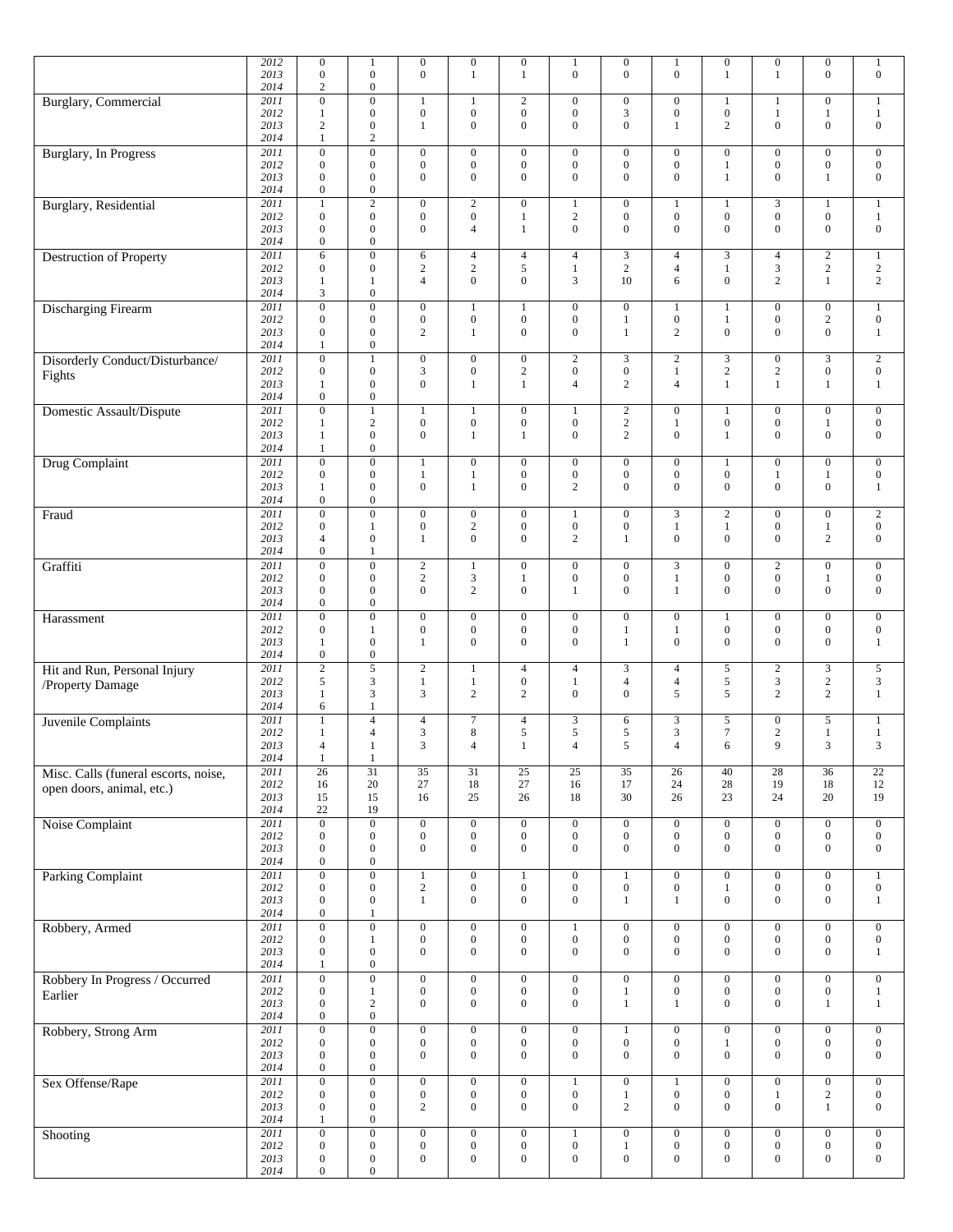| Suspicious Activity/     | 2011 | 16           | 18       | 27                   | 23       | 19           | $\mathbf{\overline{3}}$ | 37       | 30       | 30       | 22       | 22           | 19       |
|--------------------------|------|--------------|----------|----------------------|----------|--------------|-------------------------|----------|----------|----------|----------|--------------|----------|
| Person/Situation/Vehicle | 2012 | 13           | 22       | 41                   | 23       | 33           | 25                      | 29       | 39       | 32       | 25       | 20           | 21       |
|                          | 2013 | 21           | 16       | 25                   | 30       | 29           | 29                      | 32       | 24       | 16       | 20       | 25           | 21       |
|                          | 2014 | 33           | 19       |                      |          |              |                         |          |          |          |          |              |          |
| Theft/Stolen/Shoplifting | 2011 | 6            | $\sim$   | 4                    | $\sim$   | 4            | 6                       | 12       | 8        | 11       |          | 9            | $\gamma$ |
|                          | 2012 | 4            | $\sim$   | $\Omega$<br>$\Delta$ |          | 6            | $\Omega$<br>$\delta$    |          | 6        | 6        |          | $\sim$<br>ñ  |          |
|                          | 2013 | $\sim$       |          | 6                    |          |              | 6                       | 6        |          |          | $\theta$ |              |          |
|                          | 2014 | $\sim$       | 6        |                      |          |              |                         |          |          |          |          |              |          |
| Vehicle Theft            | 2011 | $\Omega$     |          | $\Omega$             |          | $\mathbf{0}$ | $\Omega$                |          | $\Omega$ | $\Omega$ |          | $\mathbf{0}$ |          |
|                          | 2012 | $\Omega$     | 0        | $\Omega$             |          | $\Omega$     | $\sim$                  | $_{0}$   |          |          | 0        | $\mathbf{0}$ | $\Omega$ |
|                          | 2013 | $\Omega$     |          | $\Omega$             | 0        |              | $\theta$                |          |          |          | $\theta$ | $\Omega$     | $\Omega$ |
|                          | 2014 | $\Omega$     | $\Omega$ |                      |          |              |                         |          |          |          |          |              |          |
| Weapon Complaint         | 2011 | $\Omega$     | $\Omega$ |                      | $\theta$ | $\mathbf{0}$ | $\Omega$                | $\Omega$ | $\Omega$ |          |          | $\Omega$     | $\Omega$ |
|                          | 2012 | $\Omega$     | e        | $\Omega$             |          | $\mathbf{0}$ | $\Omega$                | $_{0}$   |          |          |          | $\Omega$     | $\Omega$ |
|                          | 2013 | $\Omega$     |          | $\Omega$             |          | $\mathbf{0}$ | $\Omega$                | $\Omega$ | $\Omega$ | $\Omega$ |          | $\Omega$     | $\Omega$ |
|                          | 2014 | $\mathbf{0}$ | 0        |                      |          |              |                         |          |          |          |          |              |          |